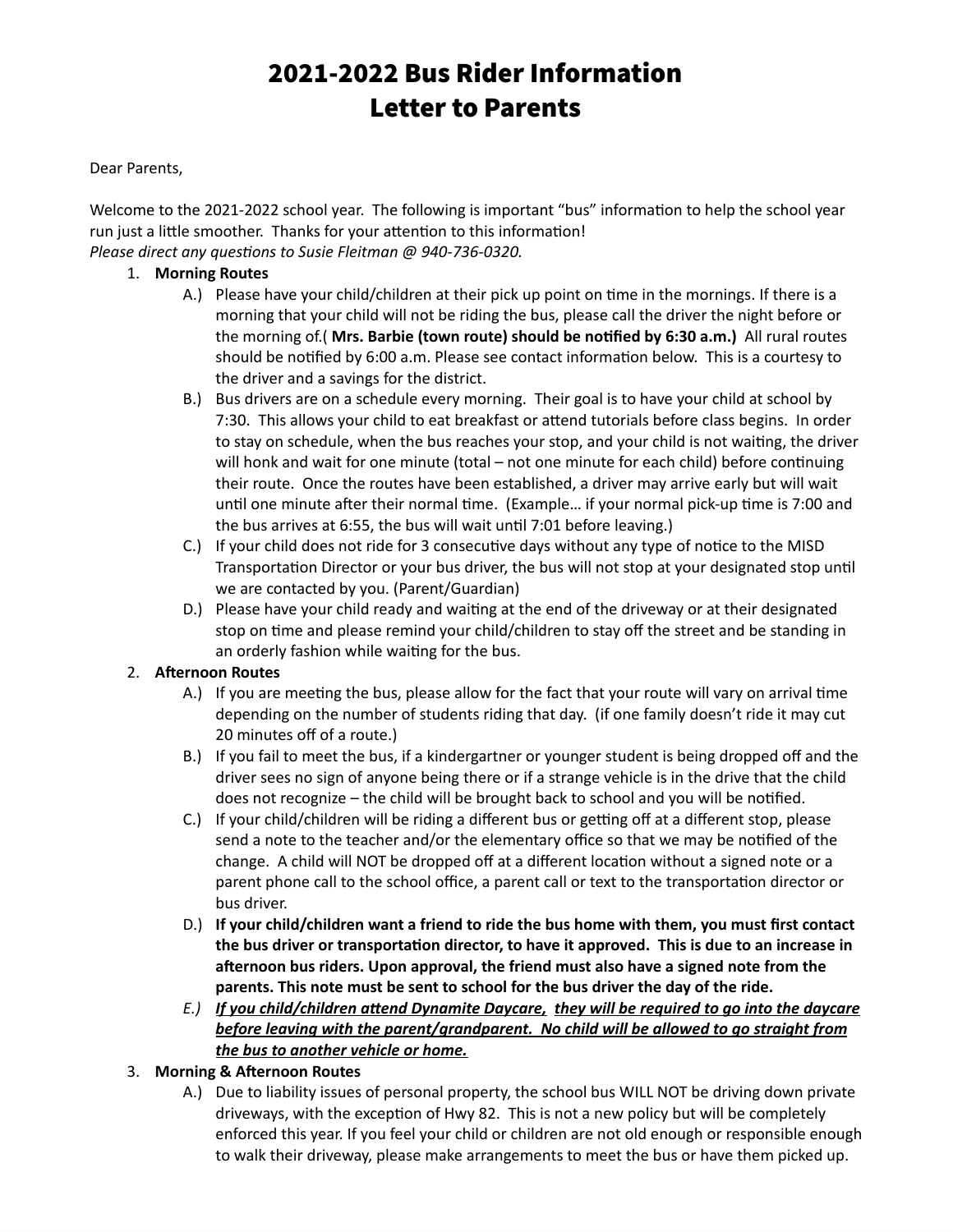- B.) According to state regulations, MISD will only pick-up/deliver students at their residence, grandparent's residence, or a licensed daycare. In other situations, the student can be dropped off at the nearest designated bus stop.
- C.) Please remember that the school bus is to be treated as a classroom. The bus driver may assign seats, have cell phone policies, and will discipline as needed.

#### 4. **Seatbelt Policy**

A.) With all 2018 year models, all school buses are required to be equipped with three-point seat belts. Riders must have their seat belt buckled when they ride a vehicle with seat belts. This rule, S.B.693, was passed by the legislature during the 2017 legislative session. Whether on a route or on a field trip/activity trip, students will be required to buckle up for safety. Our drivers' primary job is to operate the bus in the safest possible manner and they take this very seriously. Our students must also share some of the responsibility by buckling up and remaining buckled up. The driver's eyes must be on the road and road conditions, first. Please encourage your child to assist the bus drivers with this very important safety feature.

#### B.) **Consequences** - **Route Buses**

- Student's  $1^{st}$  offense of not buckling up Student will receive a warning from the driver and parent will receive a Notice of event.
- Student's 2<sup>nd</sup> offense Student will be removed from bus privileges for 2 days. Parents will receive Notice of this consequence.
- $\bullet$  Student's 3<sup>rd</sup> offense Student will be removed for the remainder of the six weeks unless the offense occurs during the last week of the six week reporting period. In this case, the student will be removed for the remainder of the current six weeks and the entire next six week reporting period.

#### C.) **Consequences - Field Trip/Activity Trip Bus**

- Students will be informed of the new "buckling up and staying buckled" rule.
- If a student does not buckle up or removes the belt during transit, the student may not be allowed to ride to future field trips or activities. Specific discipline measures will be administered by the campus principal and/or activity sponsor.

#### 5. **MISD SCHOOL BUS CODE OF CONDUCT**

A.) The safety of students and drivers is our number one concern. The school bus is an extension of the classroom. Students are expected to behave in a respectful manner towards the bus driver. On buses equipped with seat belts, students are expected to buckle up. Campus principals will enforce the rules of the bus. Remember, riding the bus is a privilege, not a right.

#### B.) **While On The Bus**

- Respect your driver always!
- Do not eat or drink on the bus.
- Remain seated at all times other than when loading or unloading occurs.
- Keep the center aisle clear of backpacks and equipment.
- Dispose of all trash in containers as you exit the bus.
- Do not place hands, arms, or head out of windows.
- Do not throw objects in or out of the bus.
- Do not damage or destroy property.
- Do not use verbal or physical abuse of riders or bus driver
- Behave as if you are in the classroom. **Distancing and face mask included.**

#### Please note that at this time DPS has asked Bus Drivers not to wear a mask while they are driving. They will **wear one while loading the bus at the school.**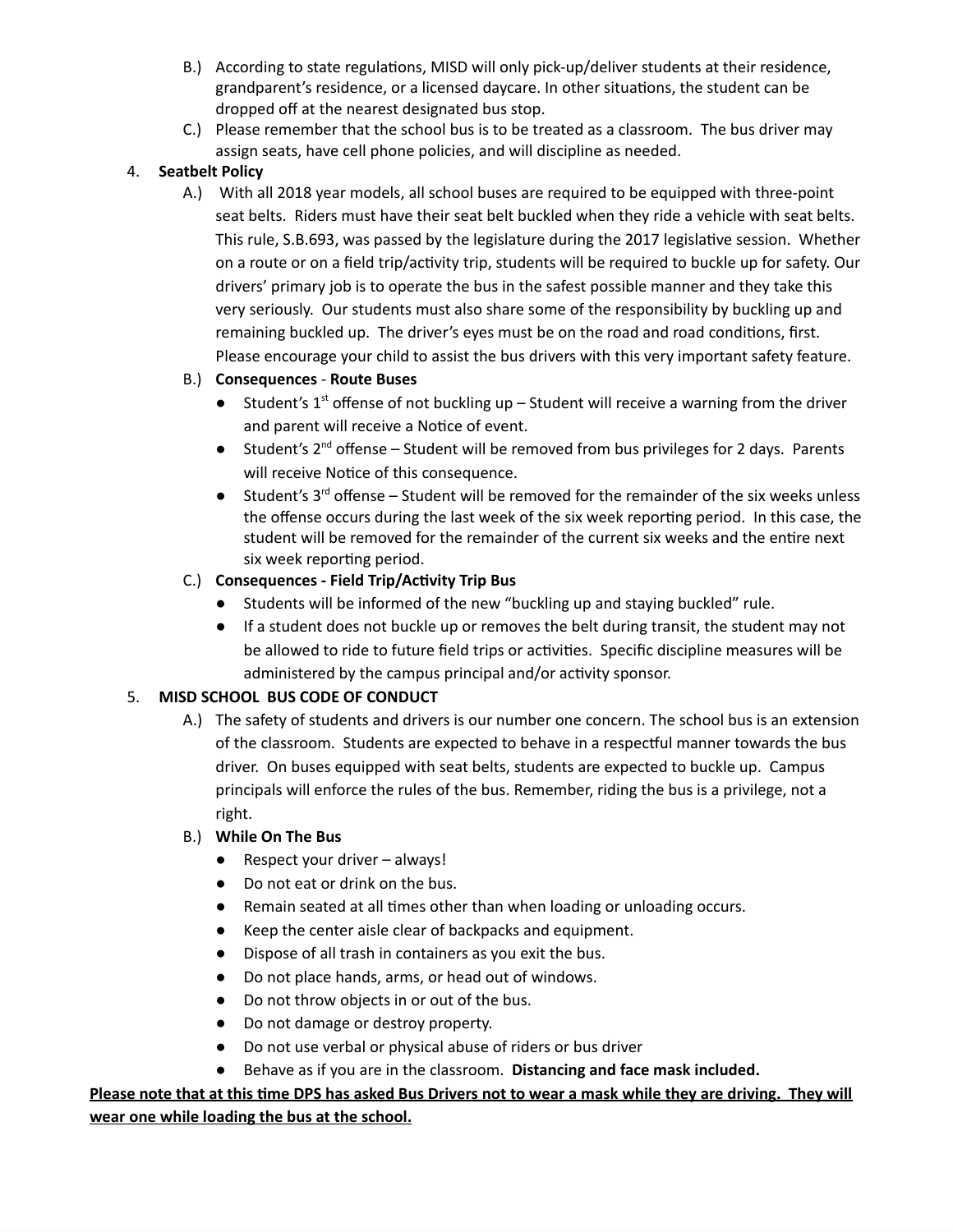#### C.) **CONSEQUENCES**

- **First Offen**se --- Verbal & written warning from the bus driver & notice to campus principal with "Bus Transportation Disciplinary Form" sent to parent to sign.
- **Second Offense** Verbal & written warning from bus driver and notice to campus principal with "Bus Transportation Disciplinary Form" sent to parent to sign.
- **Third Offense** Five (5) day suspension from bus privileges and parent notification via phone call and "Bus Transportation Disciplinary Form" sent to the parent to sign.
- **Fourth Offense** Suspension of bus privileges for the remainder of the semester and parent contact via phone and "Bus Transportation Disciplinary Form" sent to the parent to sign. If 4th offense occurs in the 3rd six weeks, suspension of privileges will be for the remainder of the year.

#### ● **Depending on the severity or persistence of the behavior, the principal may skip steps in this four step process.**

Thanks for your assistance with this important safety matter and thanks for your support of the Muenster Independent School District. If you have any questions or concerns, please call Susanna Fleitman (Transportation Director) at 940-736-0320.

#### **Bus Driver Information:**

Barbie Barnhill (town) 940-736-7744 Amy Anderle (daycare/northwest side of town) 940-284-3640 Jim (Smoke) Koelzer (northeast/morning---south/afternoon) 940-210-9606 Tina Bindel (south/morning) 940-284-1125 Tanya Jones (northwest/morning & afternoon) 940-736-9454 Susie Fleitman (northeast/afternoon) 940-736-0320

Susanna Fleitman/Transportation Director Steven Self/Superintendent John York/ JH/HS Principal Debra Sicking/ Elementary Principal

**\*\*\* Your signature on the attached "Bus Rider Information 2021-2022" form verifies that you have read and understand the contents of this letter.**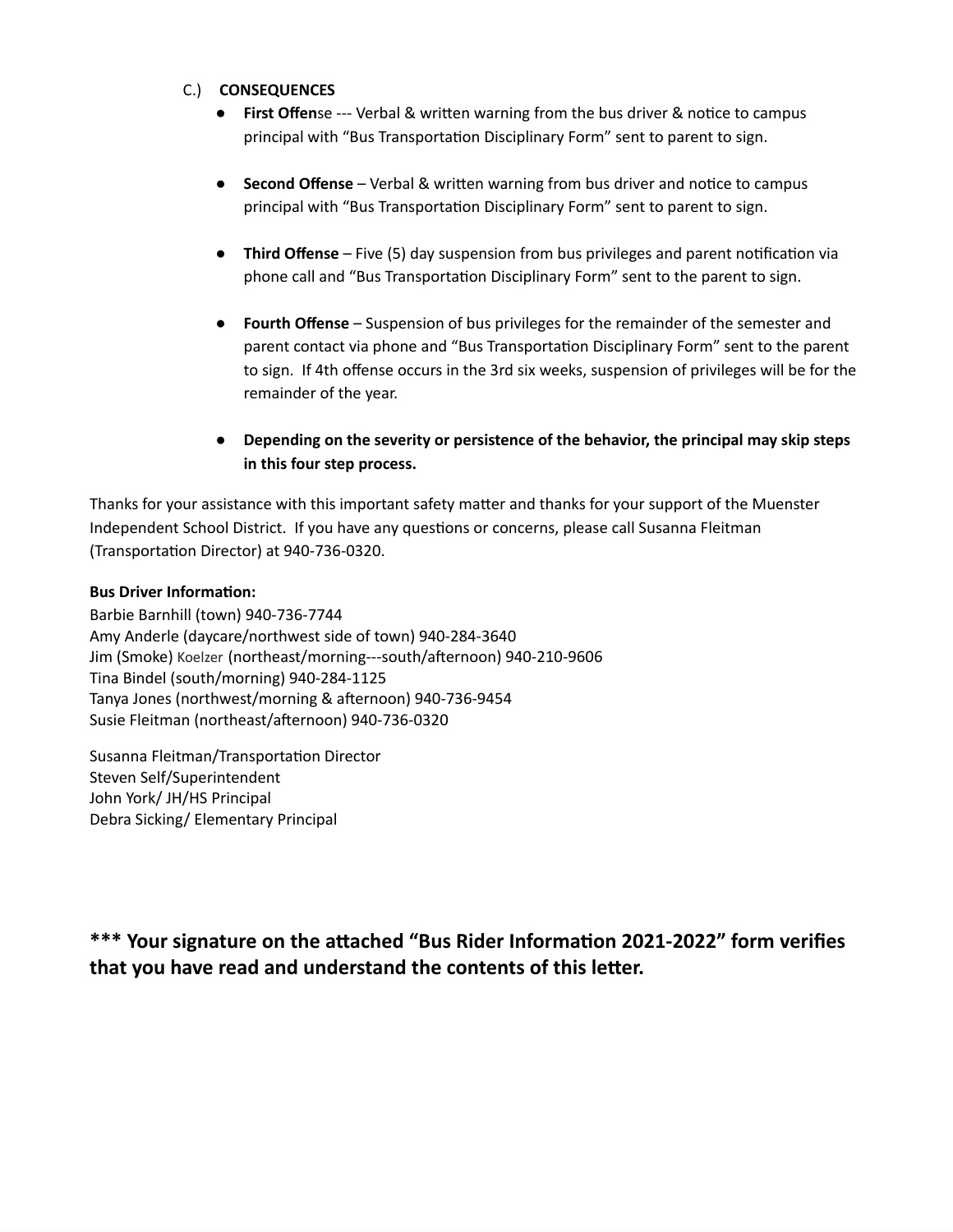*This page is intentionally left blank.*